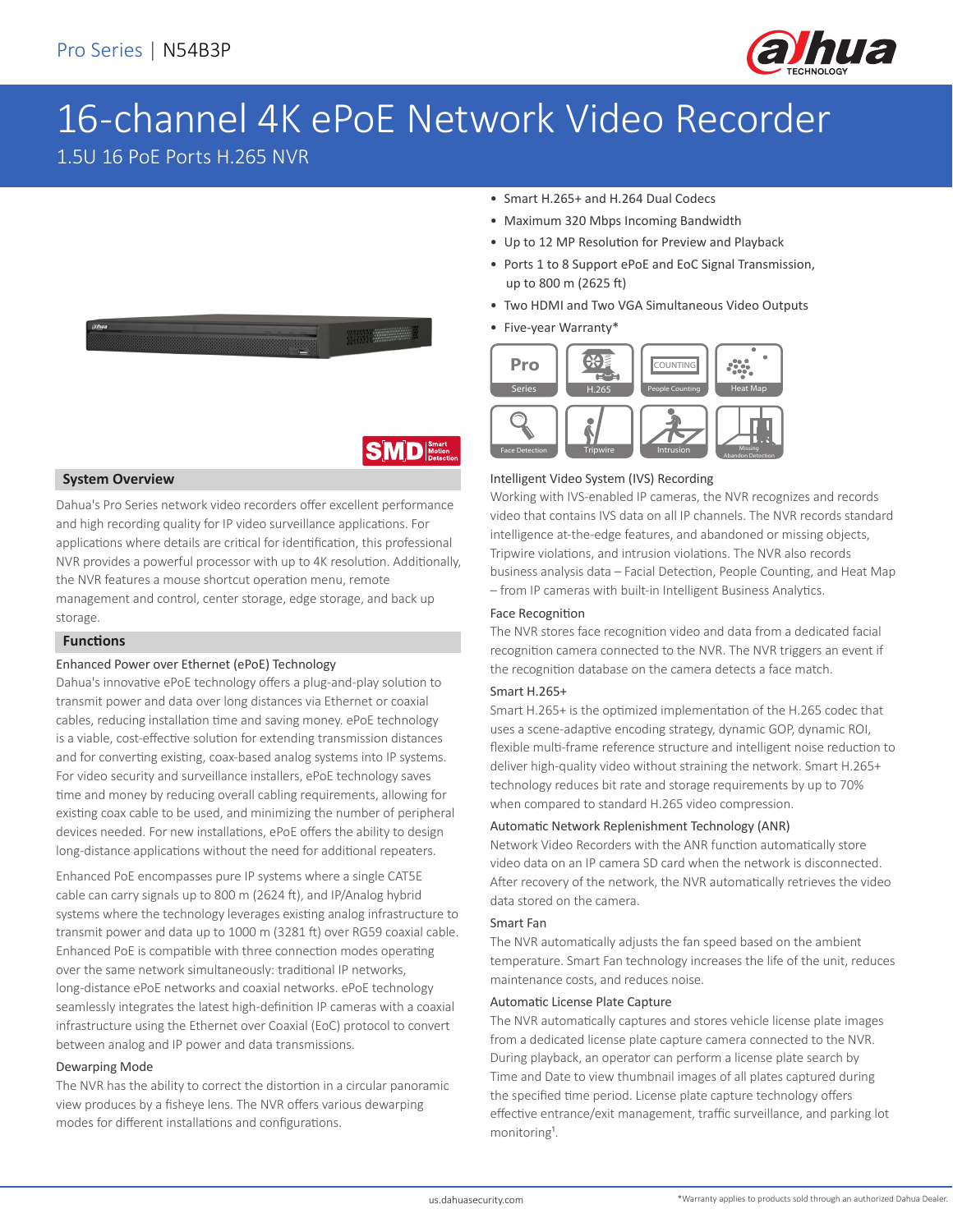## Pro Series | N54B3P

### **Technical Specification**

Playback Function

Third-party Support

Third-party Support

֦

| System                                   |                                                                                                                                                                                      |
|------------------------------------------|--------------------------------------------------------------------------------------------------------------------------------------------------------------------------------------|
| <b>Main Processor</b>                    | Quad-core Embedded Processor                                                                                                                                                         |
| <b>Operating System</b>                  | <b>Embedded LINUX</b>                                                                                                                                                                |
| Audio and Video                          |                                                                                                                                                                                      |
| IP Camera Input                          | 16 Channels                                                                                                                                                                          |
| Audio                                    | Input: One (1) Channel, RCA<br>Output: Two (2) Channels, RCA                                                                                                                         |
| Display                                  |                                                                                                                                                                                      |
| Interface                                | Two (2) HDMI Ports<br>Two (2) VGA Ports                                                                                                                                              |
|                                          | HDMI 1: 3840 × 2160, 1920 × 1080, 1280 × 1024,<br>1280 × 720, 1024 × 768                                                                                                             |
| Native Output Resolution                 | HDMI 2: 1920 x 1080                                                                                                                                                                  |
|                                          | VGA 1: 1920 × 1080, 1280 × 1024,<br>1280 × 720, 1024 × 768                                                                                                                           |
|                                          | VGA 2: 1920 × 1080                                                                                                                                                                   |
| <b>Maximum Decoding</b>                  | Four (4) Channels of 8 MP at 30 fps<br>16 Channels of 1080p at 30 fps                                                                                                                |
| Multi-screen Display                     | First Screen: 1/4/8/9/16<br>Second Screen: 1/4/8/9/16                                                                                                                                |
| On-screen Display                        | Camera Title, Time, Camera Lock,<br>Motion Detection, Recording                                                                                                                      |
| Recording                                |                                                                                                                                                                                      |
| Compression                              | Smart H.265+, H.265, Smart H.264+, H.264, MJPEG                                                                                                                                      |
| <b>Supported IP Camera</b><br>Resolution | 12 MP, 8 MP, 6 MP, 5 MP, 4 MP, 3 MP, 1080p,<br>1.3 MP, 720p, D1, CIF<br>(The recording rate is dependent on the maximum<br>resolution and frame rate of the connected IP<br>camera.) |
| Maximum Incoming Bandwidth               | 320 Mbps                                                                                                                                                                             |
| <b>Bit Rate</b>                          | 16 Kbps to 20 Mbps per Channel                                                                                                                                                       |
| <b>Record Mode</b>                       | Manual, Schedule (Regular, Motion Detection),<br>Alarm, IVS, Stop                                                                                                                    |
| Record Interval                          | 1 to 120 minutes (default: 60 minutes)<br>Pre-record: 1 to 30 s<br>Post-record: 10 to 300 s                                                                                          |
| Video Detection and Alarm                |                                                                                                                                                                                      |
| <b>Trigger Events</b>                    | Recording, PTZ, Tour, Alarm Out, Video Push, Email,<br>Snapshot, Buzzer and Screen Tips                                                                                              |
| <b>Video Detection</b>                   | Motion Detection, MD Zones: 396 (22 × 18),<br>Video Loss and Tampering                                                                                                               |
| Alarm Input                              | 16 Channels                                                                                                                                                                          |
| <b>Relay Output</b>                      | Six (6) Channels                                                                                                                                                                     |
| Playback and Backup                      |                                                                                                                                                                                      |
| Sync Playback                            | 1/4/9/16                                                                                                                                                                             |
| Search Mode                              | Time /Date, Alarm, MD and Exact Search<br>(accurate to 1 second)                                                                                                                     |

Play, Pause, Stop, Rewind, Fast Play, Slow Play, Next File, Previous File, Next Camera, Previous Camera, Full Screen, Backup Selection,

Dahua, Arecont Vision, AXIS, Bosch, Brickcom, Canon, CP Plus, Dynacolor, Honeywell, Panasonic, Pelco, Samsung, Sanyo, Sony, Videotec, Vivotek,

Digital Zoom

and others

Backup Mode **Mateur Communist COVER Device, Network**, eSATA Device

### Network Interface One (1) RJ-45 Port (10/100/1000 Mbps) PoE 16 Ports (IEEE802.3af/at) ePoE and EoC Ports 1 through 8 Network Function HTTP, HTTPS, TCP/IP, IPv4/IPv6, UPnP, SNMP, RTSP, UDP, SMTP, NTP, DHCP, DNS, IP Filter, PPPoE,DDNS, FTP, Alarm Server, IP Search (Support Dahua IP camera, DVR, NVS, etc.), Maximum User Access 128 Users Mobile Operating System IOS, Android Interoperability ONVIF 2.4, SDK, CGI Storage Internal HDD 4 SATA III Ports, up to 10 TB capacity for each HDD eSATA One (1) Auxiliary Interface USB Two (2) USB 3.0 Ports (rear panel) One (1) USB 2.0 Port (front panel) RS232 One (1) Port, for PC Communication and Keyboard RS485 One (1) Port, for PTZ control Electrical Power Supply 100 VAC to 240 VAC, 50/60 Hz Power Consumption NVR: < 17.5 W, without HDD POE Budget 150 W Total Rated Power, 80% control for protection<br>Maximum 25.5 W for a cingle port Maximum 25.5 W for a single port Fan Smart Fan Function, NVR automatically adjusts fan speed based on ambient temperature Environmental Operating Temperature –10° C to +55° C (+14° F to +131° F), 86 to 106 kpa Storage Temperature –20° C to +70° C (–4° F to +158° F), 0 to 90% RH Construction Dimensions 440.0 mm x 411.20 mm x 76.0 mm (17.30 in. x 16.20 in. x 3.0 in.) Net Weight 4.65 kg (10.0 lb), without HDD Gross Weight 7.0 kg (15.40 lb), without HDD Installation Rack-mount Certifications CE EN55032, EN55024, EN50130-4, EN60950-1 Safety UL 60950-1 Electromagnetic Compatibility (EMC) FCC Part 15 Subpart B ANSI C63.4-2014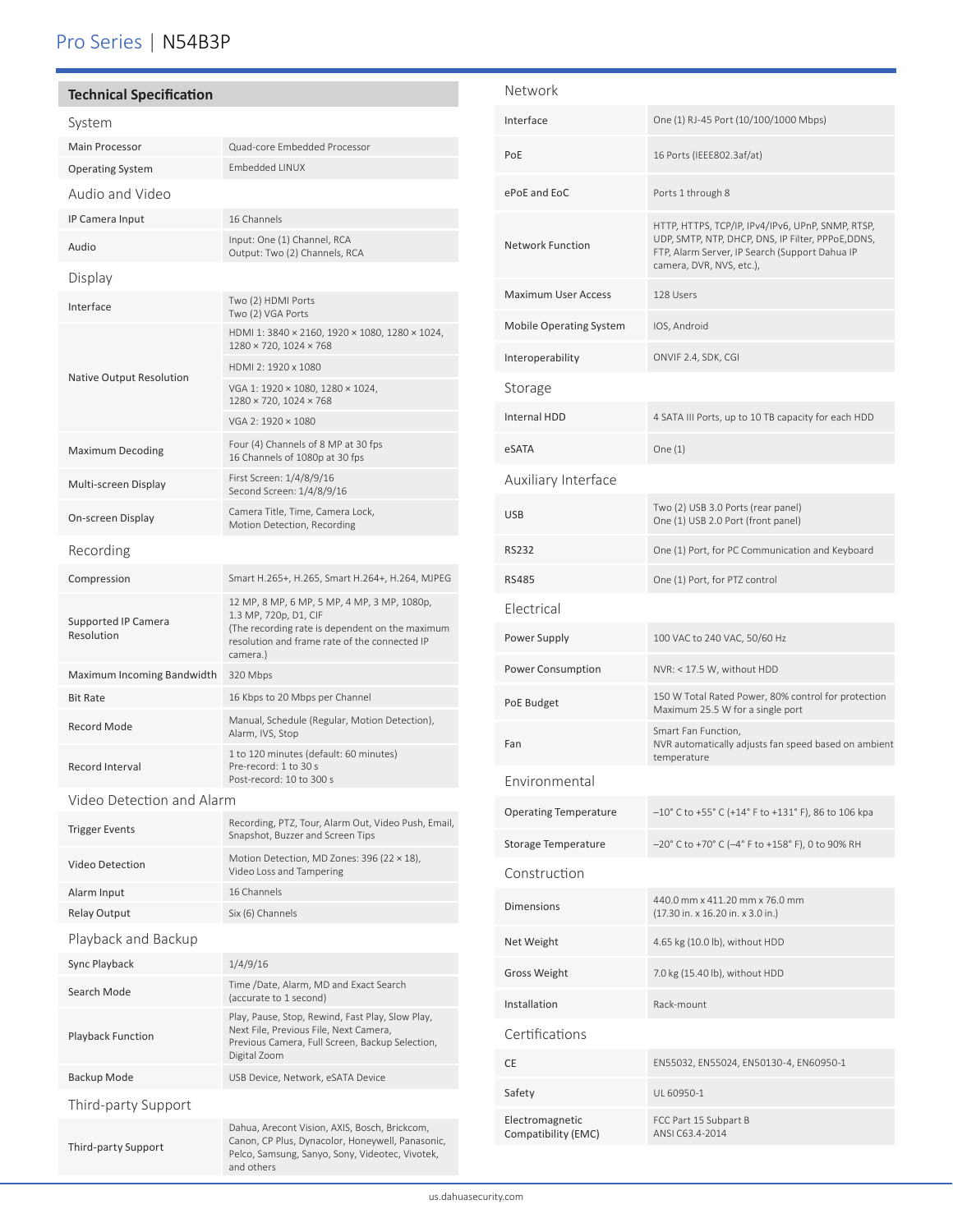### Pro Series | N54B3P

| Camera Support                                                          |                             |                                                                                                                                                                                                                             |  |  |
|-------------------------------------------------------------------------|-----------------------------|-----------------------------------------------------------------------------------------------------------------------------------------------------------------------------------------------------------------------------|--|--|
|                                                                         | Smart Motion Detection+     | Any channel connected to a Dahua Network camera with<br>Smart Motion Detection+2                                                                                                                                            |  |  |
|                                                                         | Intelligence                |                                                                                                                                                                                                                             |  |  |
|                                                                         |                             | IVS triggers an alarm and takes a defined action for the following events:                                                                                                                                                  |  |  |
|                                                                         | <b>Standard Features</b>    | • Tampering with the camera.<br>• Camera loses or changes focus drastically.<br>• Error writing to an onboard Micro SD card.<br>• Error sending or receiving data over the network.<br>· Unauthorized access to the camera. |  |  |
|                                                                         | <b>Premium Features</b>     |                                                                                                                                                                                                                             |  |  |
|                                                                         | Motion                      | An object moves through any part of the scene.                                                                                                                                                                              |  |  |
|                                                                         | Tripwire                    | A target crosses a user-defined line.                                                                                                                                                                                       |  |  |
|                                                                         | Intrusion                   | A target enters or exits a defined perimeter.                                                                                                                                                                               |  |  |
|                                                                         | Scene Change                | A person or object moves the camera to change the scene<br>or covers the camera to obscure the scene.                                                                                                                       |  |  |
|                                                                         | Abandoned/Missing<br>Object | A target leaves an object in designated area, or a target<br>removes an object from the same designated area.                                                                                                               |  |  |
| Advanced Features (records data from IP cameras with Advanced Features) |                             |                                                                                                                                                                                                                             |  |  |
|                                                                         | <b>Facial Detection</b>     | Detects and captures a snapshot of a human face in a<br>defined area within a scene.                                                                                                                                        |  |  |
|                                                                         | <b>Face Recognition</b>     | Triggers an event if the connected facial recognition<br>camera matches a face to one stored on the camera's<br>database.                                                                                                   |  |  |
|                                                                         |                             |                                                                                                                                                                                                                             |  |  |

| People Counting | Measure the number of customers, visitors or passengers<br>in a surveillance scene. |
|-----------------|-------------------------------------------------------------------------------------|
| Heat Map        | Generates a visual representation of data.                                          |

### **ePoE/EOC Transmission Distances**

Via CAT5E/CAT6 Ethernet Cable ePoE supply voltage 48 V Maximum DC resistance < 10 Ω/100 m

| Cable Length,<br>m(ft) | Bandwidth,<br>Mbps | PoE Load Capacity,<br>W | Hi-PoE Load Capacity,<br>W | Working<br>Mode |
|------------------------|--------------------|-------------------------|----------------------------|-----------------|
| 100 (328)              | 100                | 25.5                    | 53                         | IEEE/E100       |
| 200 (656)              | 100                | 25.5                    | 33                         | E100            |
| 300 (984)              | 100                | 19                      | 19                         | E100            |
| 400 (1312)             | 10                 | 17                      | 17                         | E10             |
| 500 (1640)             | 10                 | 13                      | 13                         | F <sub>10</sub> |
| 800 (2625)             | 10                 |                         | $\overline{7}$             | F <sub>10</sub> |

### Via CAT5E/CAT6 Ethernet Cable

ePoE supply voltage 53 V Maximum DC resistance < 10 Ω/100 m

| Cable Length,<br>m(ft) | Bandwidth,<br>Mbps | PoE Load Capacity,<br>W | Hi-PoE Load Capacity,<br>W | Working<br>Mode |
|------------------------|--------------------|-------------------------|----------------------------|-----------------|
| 100 (328)              | 100                | 25.5                    | 53                         | IEEE/E100       |
| 200 (656)              | 100                | 25.5                    | 47                         | E100            |
| 300 (984)              | 100                | 25.5                    | 32                         | E100            |
| 400 (1312)             | 10                 | 23                      | 26                         | E10             |
| 500 (1640)             | 10                 | 20                      | 20                         | E10             |
| 800 (2625)             | 10                 | 13                      | 13                         | E10             |

### Via RG-59 Coaxial Cable

ePoE supply voltage 48 V Maximum DC resistance < 5 Ω/100 m

| Cable Length,<br>m(ft) | Bandwidth,<br>Mbps | PoE Load Capacity,<br>W | Hi-PoE Load Capacity,<br>W | Working<br>Mode  |
|------------------------|--------------------|-------------------------|----------------------------|------------------|
| 100 (328)              | 100                | 25.5                    | 50                         | IEEE/E100        |
| 200 (656)              | 100                | 25.5                    | 30                         | E100             |
| 300 (984)              | 100                | 18                      | 18                         | F <sub>100</sub> |
| 400 (1312)             | 100                | 15                      | 15                         | F100             |
| 500 (1640)             | 10                 | 12                      | 12                         | E10              |
| 800 (2625)             | 10                 | 6                       | 6                          | F <sub>10</sub>  |
| 1000 (3281)            | 10                 | 5                       | 5                          | F <sub>10</sub>  |

#### Via RG-59 Coaxial Cable

ePoE supply voltage 53 V Maximum DC resistance < 5 Ω/100 m

| Cable Length,<br>m(ft) | Bandwidth,<br>Mbps | PoE Load Capacity,<br>W | Hi-PoE Load Capacity,<br>W | Working<br>Mode  |
|------------------------|--------------------|-------------------------|----------------------------|------------------|
| 100 (328)              | 100                | 25.5                    | 52                         | IEEE/E100        |
| 200 (656)              | 100                | 25.5                    | 48                         | F100             |
| 300 (984)              | 100                | 25.5                    | 30                         | F <sub>100</sub> |
| 400 (1312)             | 100                | 20                      | 23                         | F100             |
| 500 (1640)             | 10                 | 16                      | 16                         | F <sub>10</sub>  |
| 800 (2625)             | 10                 | 10                      | 10                         | F <sub>10</sub>  |
| 1000 (3281)            | 10                 | 8                       | 8                          | F <sub>10</sub>  |

### **ePoE and EoC Applications**